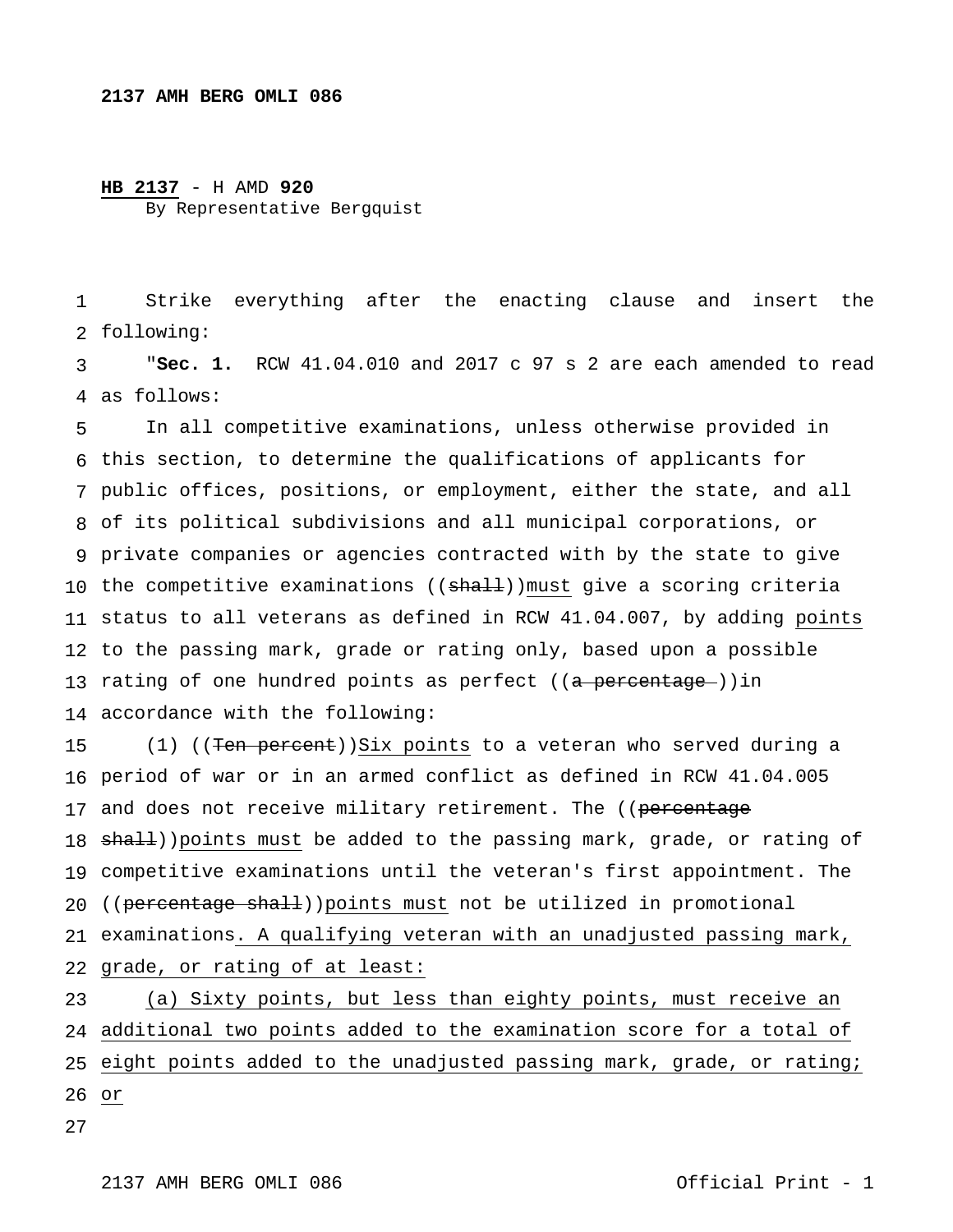to the examination score for a total of ten points added to the unadjusted passing mark, grade, or rating; (b) Eighty points must receive an additional four points added

 during a period of war or in an armed conflict as defined in RCW 6 41.04.005 or is receiving military retirement. The ((percentage 7 shall))points must be added to the passing mark, grade, or rating of competitive examinations until the veteran's first appointment. The 9 ((percentage shall))points must not be utilized in promotional examinations. A qualifying veteran with an unadjusted passing mark, grade, or rating of at least: (2) ( $(F\text{-}ive percent)$ )Three points to a veteran who did not serve

 additional one point added to the examination score for a total of four points added to the unadjusted passing mark, grade, or rating; or (a) Sixty points, but less than eighty points, must receive an

 the examination score for a total of five points added to the unadjusted passing mark, grade, or rating; (b) Eighty points must receive an additional two points added to

 active military service from employment with the state or any of its 21 political subdivisions or municipal corporations. The ((percentage 22 shall))points must be added to promotional examinations until the first promotion only. A qualifying veteran with an unadjusted passing mark, grade, or rating of at least: (3) ((Five percent))Three points to a veteran who was called to

 additional one point added to the examination score for a total of four points added to the unadjusted passing mark, grade, or rating; or (a) Sixty points, but less than eighty points, must receive an

 the examination score for a total of five points added to the (b) Eighty points must receive an additional two points added to

unadjusted passing mark, grade, or rating;

 (4) All veterans' scoring criteria may be claimed:

- 
-